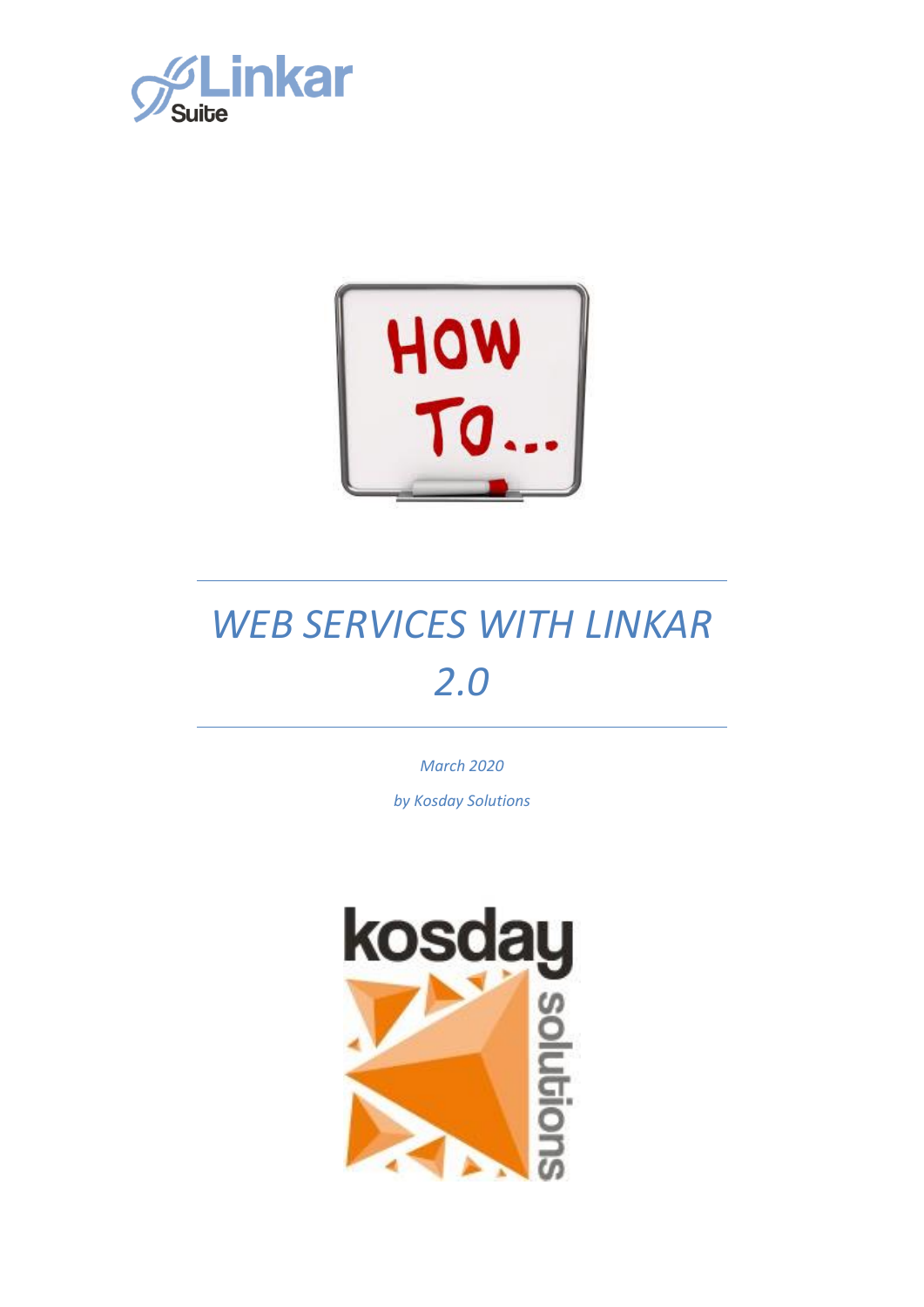

In this How To we will create and publish REST API and WCF web services working with Linkar in Visual Studio 2017.

We will start creating a new common project in order to store the code of both projects.

Create a Class Library (.Net framework) project.

File -> New -> Project…



We need to add the Linkar Client Library (**LinkarClient.dll**. Open Solution Explorer and add the library to References for this project.

Save this project as **LinkarWebCommon**.

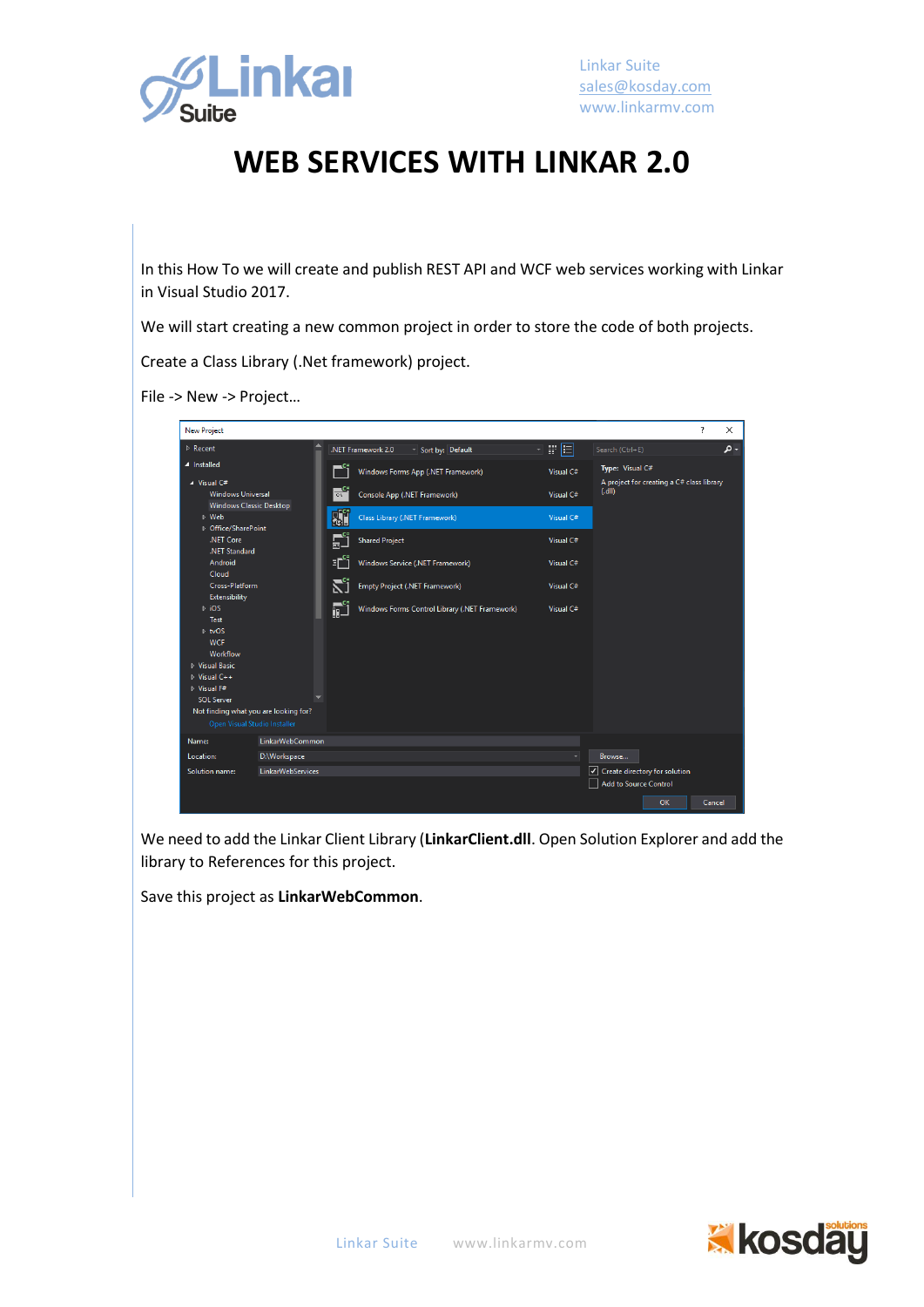

| Reference Manager - LinkarWebCommon |                         |                  |                                                      |        |                 | $\overline{\cdot}$ | ×   |
|-------------------------------------|-------------------------|------------------|------------------------------------------------------|--------|-----------------|--------------------|-----|
| $\triangleright$ Assemblies         |                         |                  |                                                      |        | Search (Ctrl+E) |                    | - م |
| ▷ Projects                          |                         | Name             | Path                                                 |        |                 |                    |     |
| ▷ Shared Projects                   | $\overline{\mathbf{v}}$ | LinkarClient.dll | C:\LINKAR\Clients\NET_Framework\x64\LinkarClient.dll |        |                 |                    |     |
| $\triangleright$ COM                |                         |                  |                                                      |        |                 |                    |     |
| ▲ Browse                            |                         |                  |                                                      |        |                 |                    |     |
| Recent                              |                         |                  |                                                      |        |                 |                    |     |
|                                     |                         |                  |                                                      |        |                 |                    |     |
|                                     |                         |                  |                                                      |        |                 |                    |     |
|                                     |                         |                  |                                                      |        |                 |                    |     |
|                                     |                         |                  |                                                      |        |                 |                    |     |
|                                     |                         |                  |                                                      |        |                 |                    |     |
|                                     |                         |                  |                                                      |        |                 |                    |     |
|                                     |                         |                  |                                                      |        |                 |                    |     |
|                                     |                         |                  |                                                      |        |                 |                    |     |
|                                     |                         |                  |                                                      |        |                 |                    |     |
|                                     |                         |                  |                                                      |        |                 |                    |     |
|                                     |                         |                  |                                                      |        |                 |                    |     |
|                                     |                         |                  |                                                      |        |                 |                    |     |
|                                     |                         |                  |                                                      | Browse | OK              | Cancel             |     |

Change the class name *Class1.cs* that has been created by default to *Functions.cs* and add this code to it (change the connection credentials to your own):

```
using System;
using LinkarClient;
using LinkarCommon;
namespace LinkarWebCommon
{
     public class Functions
     {
         public static string SubDemoLinkar(string text, int seconds)
         {
             string error = "";
             string returnValue = "";
             //Remember to change your credentials to your own
             CredentialsOptions crd = new CredentialsOptions("192.168.1.1", 
"MYENTRYPOINT", 11300, "admin", "admin", "", "LINKAR DEMO SERVICES");
             string args = seconds + ASCII_Chars.DC4_str + text + 
ASCII_Chars.DC4_str + "";
             LkData subResult = LinkarClt.RunSubroutine(crd, "SUB.DEMOLINKAR", 
3, args);
             if (subResult != null && subResult.Arguments.Length == 3)
                 //Get Result Value
                 returnValue = subResult.Arguments[2];
             else
\{ //Manage Errors
                if (subResult.Errors != null && subResult.Errors.Length > 0)
                    error = string.Join("\r\n", subResult.Errors);
```
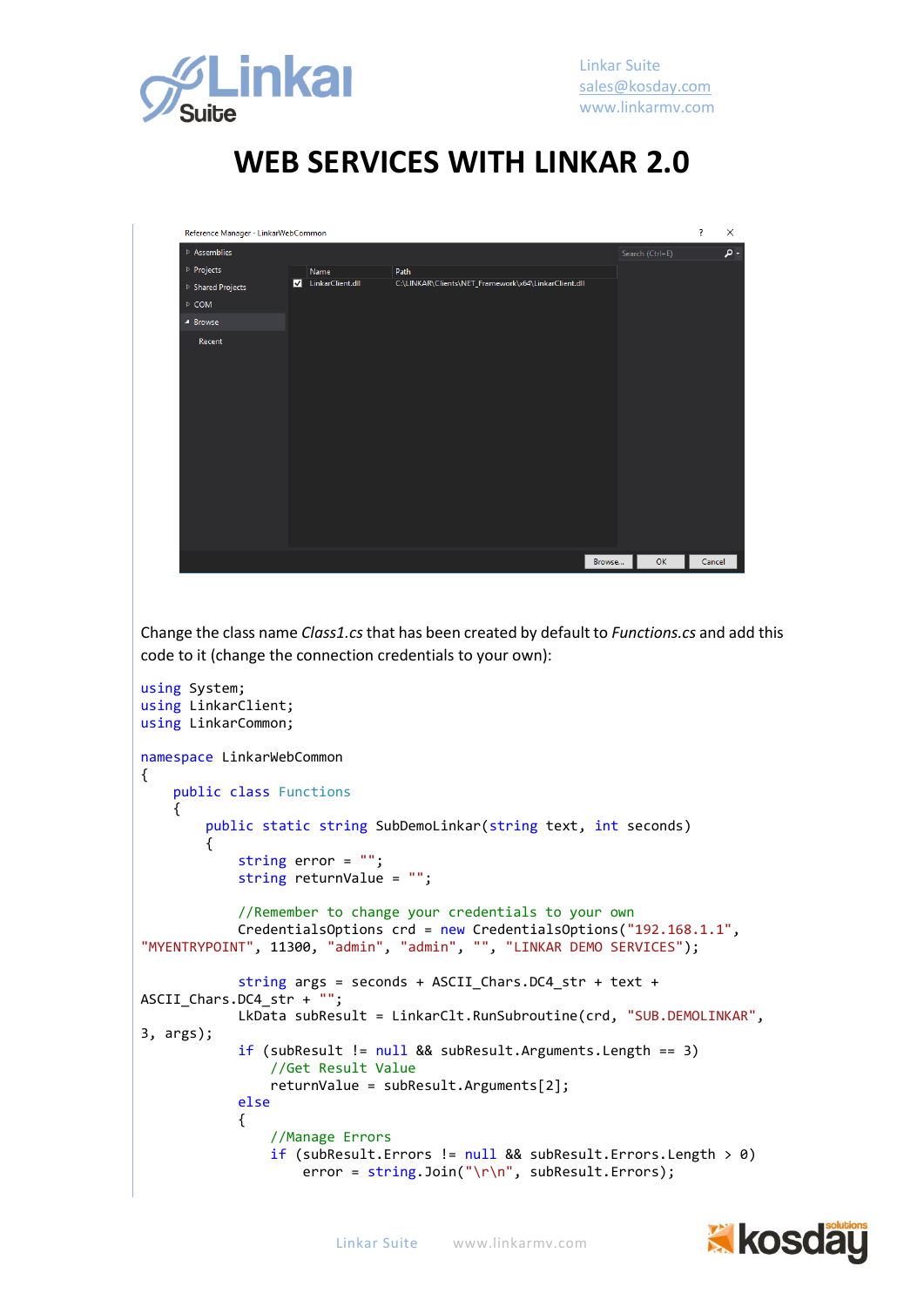

```
 else if (subResult.Arguments.Length != 3)
                      error = "Invalid Output number of Arguments";
                  else
                     error = "UNKNOWN ERROR";
 }
              if (string.IsNullOrEmpty(error))
                 return returnValue;
              else
                  throw new Exception(error);
         }
     }
       }
The above code will call a basic subroutine in your Linkar Demo MV account. The name of the 
subroutine is SUB.DEMOLINKAR and is located in LK.BP file:
       SUBROUTINE SUB.DEMOLINKAR(SECONDS,DOWN,UPPER)
              *---------------------------------------------------------*
              * SECONDS=Seconds waiting for the action *
              * DOWN=Any text in low case *
              * UPPER=Same text in upper case *
              *---------------------------------------------------------*
              SLEEP SECONDS
              UPPER=OCONV(DOWN,"MCU") 
       RETURN
       END
```
With the *SubDemoLinkar* function, we call this subroutine by sending 3 arguments: *seconds*  (number of seconds the subroutine will wait to perform the rest of the action), *text* (any text string in lower case), and an empty one. The function result is the same text in upper case.

This is only an example. You can perform any operation in the subroutine.

You must remember to change your credentials in the code.

Now we are going to create each Project type.

**WCF PROJECT**

We will create a new Project in the same solution.

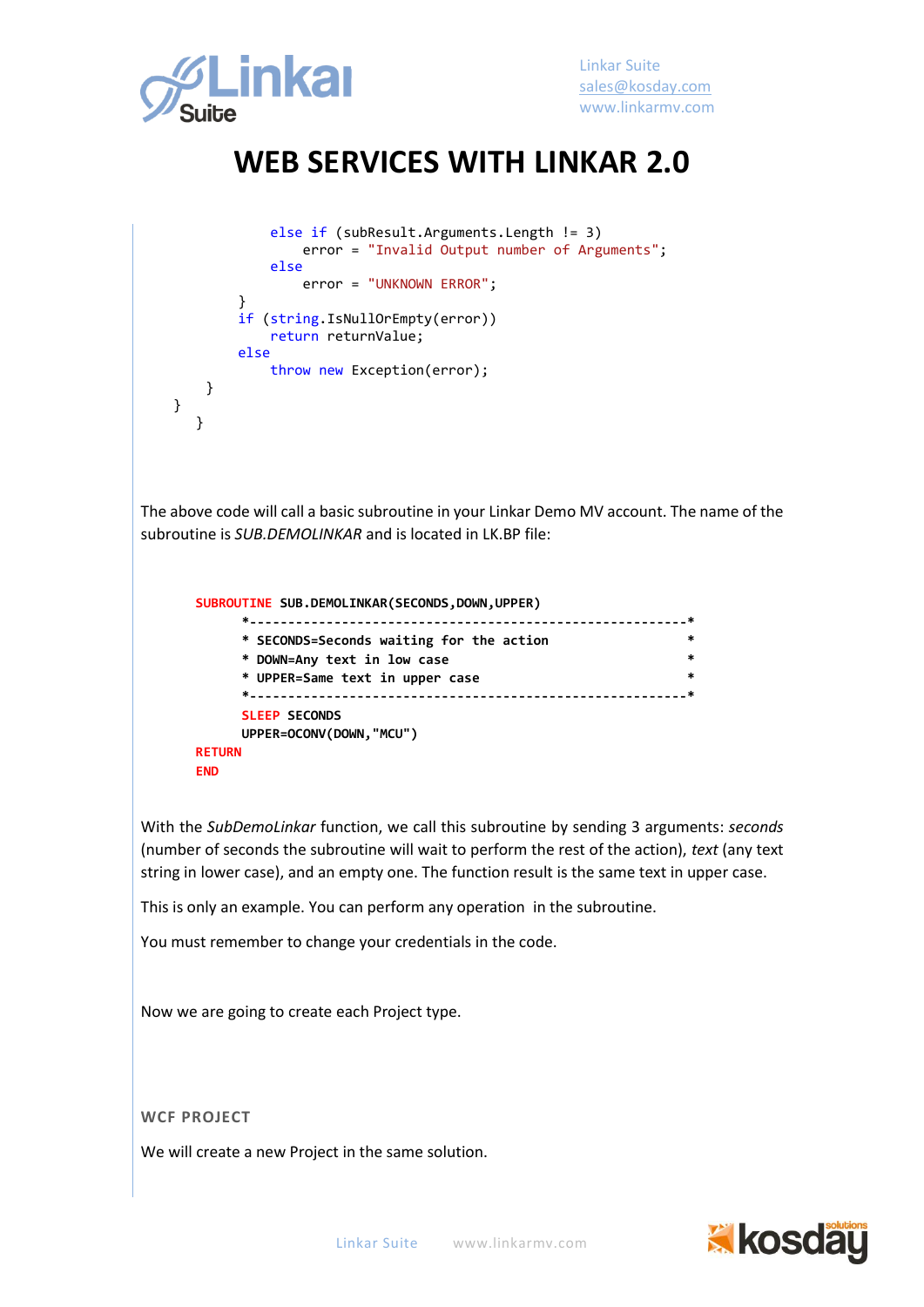

| $\triangleright$ Recent                                               |                                | .NET Framework 4.6 |                                         | Sort by: Default | 日間国       | Search (Ctrl+E)                                                             |  |
|-----------------------------------------------------------------------|--------------------------------|--------------------|-----------------------------------------|------------------|-----------|-----------------------------------------------------------------------------|--|
| ▲ Installed                                                           |                                | œ.                 | <b>WCF Service Library</b>              |                  | Visual C# | Type: Visual C#                                                             |  |
| $\blacktriangle$ Visual C#<br><b>Windows Universal</b>                |                                | Q.                 | <b>WCF Service Application</b>          |                  | Visual C# | A project for creating WCF Service<br>Application that is hosted in IIS/WAS |  |
| Windows Classic Desktop<br>▷ Web<br>D Office/SharePoint               |                                | ඈ                  | <b>WCF Workflow Service Application</b> |                  | Visual C# |                                                                             |  |
| .NET Core<br>.NET Standard                                            |                                | œ                  | <b>Syndication Service Library</b>      |                  | Visual C# |                                                                             |  |
| Android<br>Cloud                                                      |                                |                    |                                         |                  |           |                                                                             |  |
| Cross-Platform<br>Extensibility                                       |                                |                    |                                         |                  |           |                                                                             |  |
| $\triangleright$ iOS<br>Test                                          |                                |                    |                                         |                  |           |                                                                             |  |
| $\triangleright$ tvOS<br><b>WCF</b>                                   |                                |                    |                                         |                  |           |                                                                             |  |
| Workflow<br>▶ Visual Basic                                            |                                |                    |                                         |                  |           |                                                                             |  |
| D Visual C++<br>D Visual F#                                           |                                |                    |                                         |                  |           |                                                                             |  |
| <b>SOL Server</b><br>▷ Telerik                                        |                                |                    |                                         |                  |           |                                                                             |  |
| <b>Power Query</b>                                                    |                                |                    |                                         |                  |           |                                                                             |  |
| Not finding what you are looking for?<br>Open Visual Studio Installer |                                |                    |                                         |                  |           |                                                                             |  |
| Name:                                                                 | LinkarWebWCF                   |                    |                                         |                  |           |                                                                             |  |
| Location:                                                             | D:\Workspace\LinkarWebServices |                    |                                         |                  |           | Browse                                                                      |  |

Right click on the Solution in Solution Explorer and choose Adda New Project …

We must add a Reference to the **LinkarWebCommon** project created before in order to use the *SubDemoLinkar* function defined there.



This new Project will create some files by default. We must pay attention to two of them, *IService1.cs* and *IService1.svc*.

We must replace their code with ours:

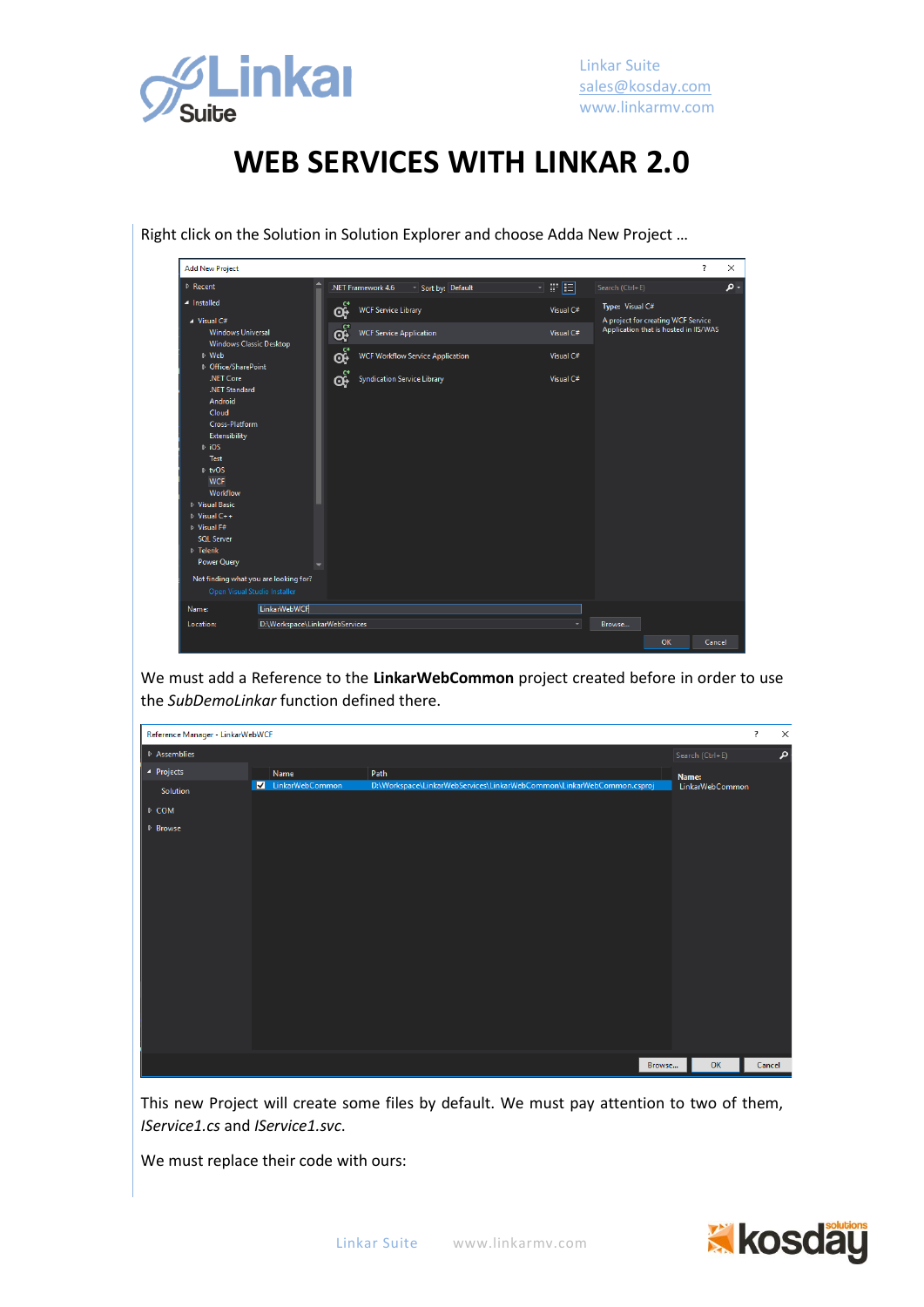

Linkar Suite [sales@kosday.com](mailto:sales@kosday.com) www.linkarmv.com

#### **WEB SERVICES WITH LINKAR 2.0**

```
IService1.cs
```

```
using System.ServiceModel;
namespace LinkarWebWCF
{
     [ServiceContract]
     public interface IService1
     {
         [OperationContract]
         string GetData(string text, int seconds);
     }
}
Service1.cs
using LinkarWebCommon;
namespace LinkarWebWCF
{
     public class Service1 : IService1
     {
         public string GetData(string text, int seconds)
```
//Call common project

} With this code we expose only one method in the service, which calls the *SubDemoLinkar* function defined previously in the *LinkaWebCommon* project, which then calls the SUB.DEMOLINKAR BASIC subroutine in your MV account.

return Functions.SubDemoLinkar(text, seconds);

#### *PUBLISH THE WCF PROJECT*

{

}

}

We need to publish the WCF Project. The Visual Studio Assistant can be used. To open the Solution Explorer, right click on the *LinkarWebWCF* and select *Publish*.

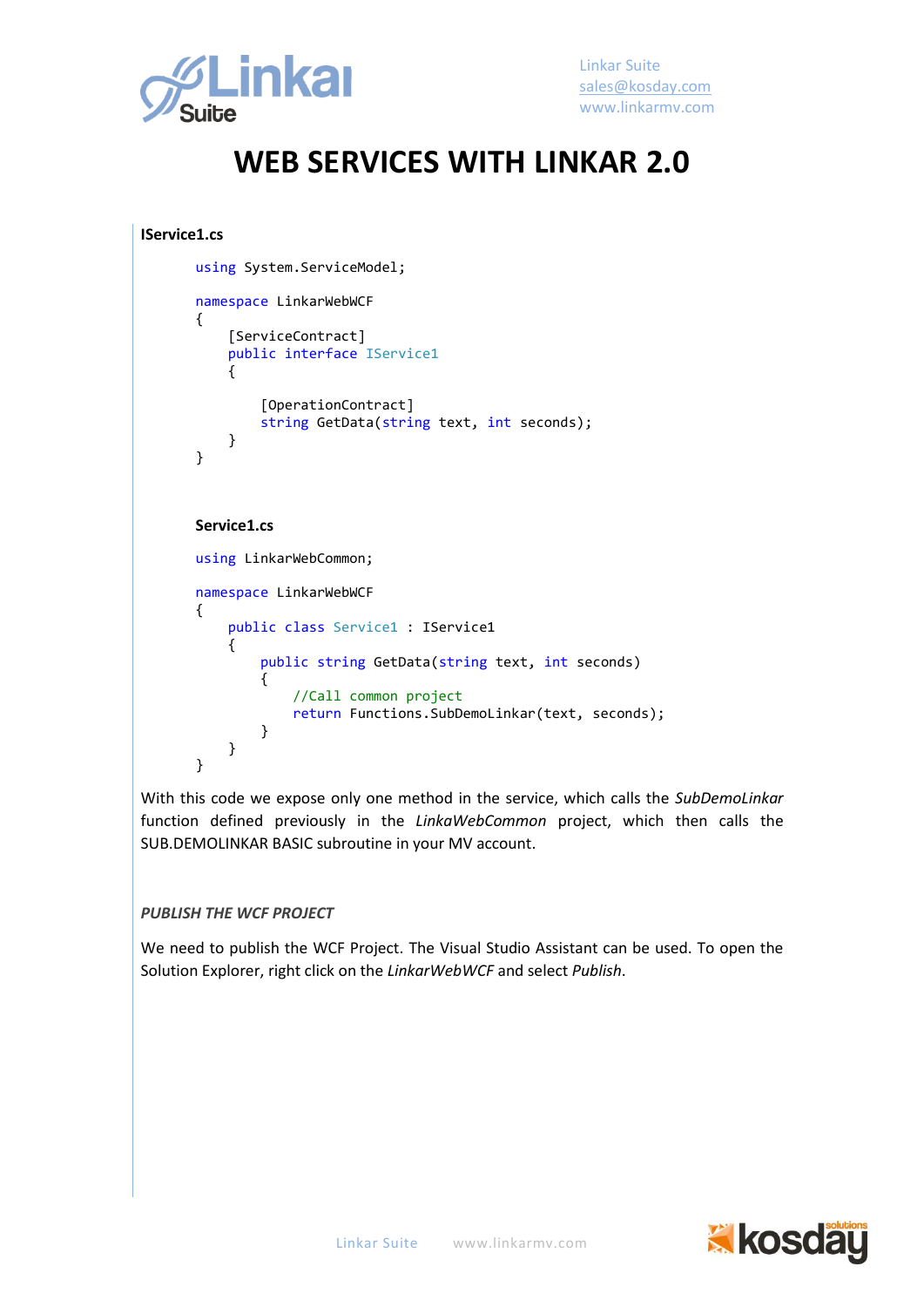

| Overview<br><b>Connected Services</b><br>Publish | Publish<br>Publish your app to Azure or another host. Learn more<br>Microsoft Azure<br>IIS, FTP, etc<br><b>App Service</b> | Folder |
|--------------------------------------------------|----------------------------------------------------------------------------------------------------------------------------|--------|
|                                                  | Choose a folder<br>bin\Release\PublishOutput<br>◉<br>Publish                                                               | Browse |
|                                                  | <b>Continuous Delivery</b><br>Automatically publish your application to Azure with continuous delivery<br>Start            |        |

#### *USING THE WCF SERVICE*

The easiest way to use the WCF web service is to use the Visual Studio assistant.

Create a small project like a console app, right click on References, select Add Service and choose the Service URL you obtained in the previous step when you published the service.

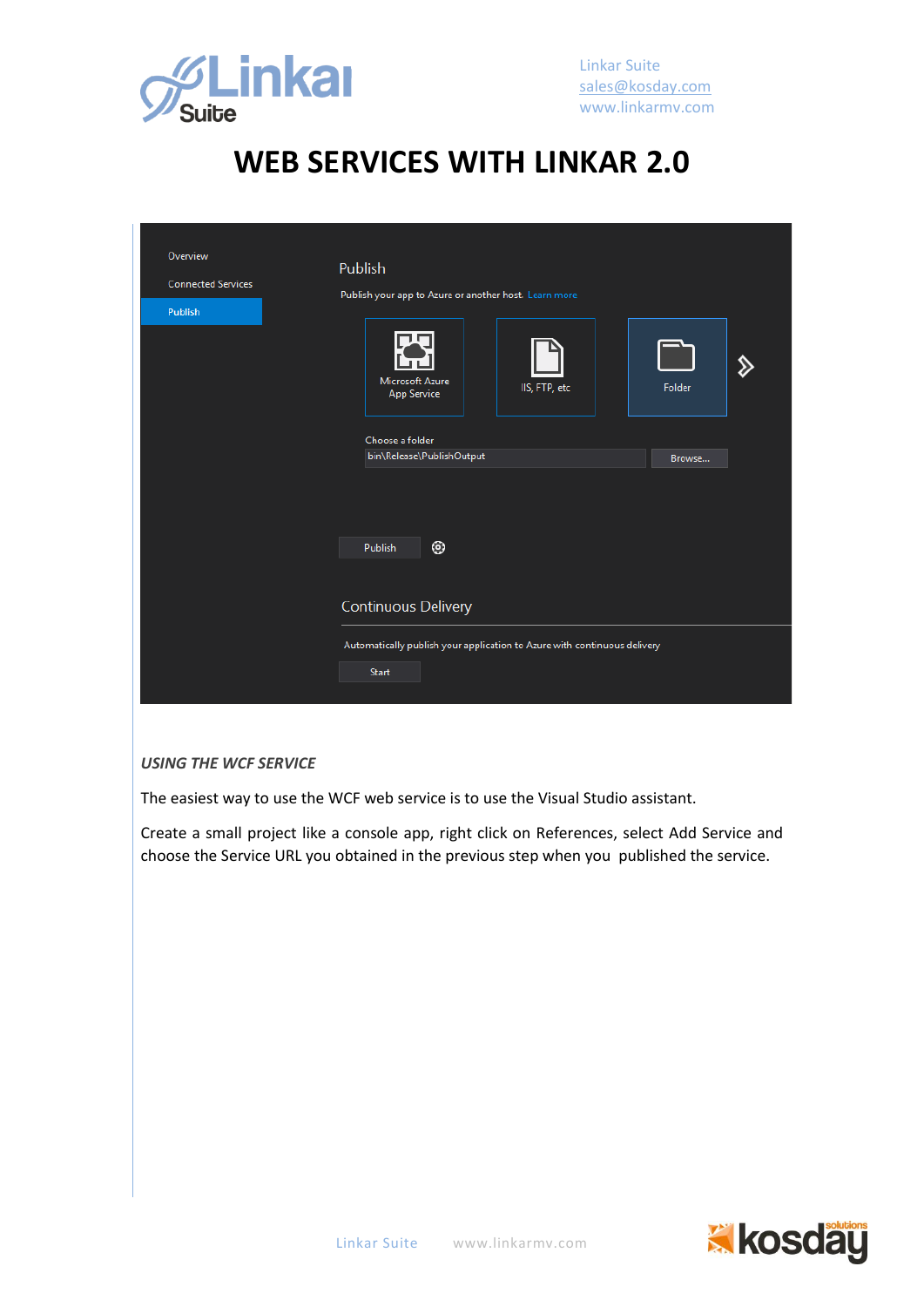

| <b>Add Service Reference</b><br>?<br>×<br>To see a list of available services on a specific server, enter a service URL and click Go. To browse for available<br>services, click Discover.<br>Address:<br>http://localhost:50255/Service1.svc<br>Go<br>Discover<br>Services:<br>Operations:<br>⊿ <i>ह्य</i> ी Service1.svc<br>C GetData<br>4 : <b>B</b> Service1<br>* <sup>0</sup> IService1<br>1 service(s) found at address 'http://localhost:50255/Service1.svc'.<br>Namespace:<br><b>LinkarWebWCF</b><br>Advanced<br>Cancel<br>ОΚ<br>Now, you can use it with this code:<br>string text = "hello";<br>$int$ seconds = $5$ ;<br>try<br>ł<br>LinkarWebWCF.Service1Client<br>test<br>new<br>$=$<br>LinkarWebWCF.Service1Client();<br>Console.WriteLine(test.GetData(text, seconds));<br>}<br>catch (Exception ex)<br>€<br>Console.WriteLine("WCF ERROR: " + ex.Message);<br>}<br><b>API REST PROJECT</b><br>We will create a new Project in the same solution. |  |  |  |  |
|-----------------------------------------------------------------------------------------------------------------------------------------------------------------------------------------------------------------------------------------------------------------------------------------------------------------------------------------------------------------------------------------------------------------------------------------------------------------------------------------------------------------------------------------------------------------------------------------------------------------------------------------------------------------------------------------------------------------------------------------------------------------------------------------------------------------------------------------------------------------------------------------------------------------------------------------------------------------|--|--|--|--|
|                                                                                                                                                                                                                                                                                                                                                                                                                                                                                                                                                                                                                                                                                                                                                                                                                                                                                                                                                                 |  |  |  |  |
|                                                                                                                                                                                                                                                                                                                                                                                                                                                                                                                                                                                                                                                                                                                                                                                                                                                                                                                                                                 |  |  |  |  |
|                                                                                                                                                                                                                                                                                                                                                                                                                                                                                                                                                                                                                                                                                                                                                                                                                                                                                                                                                                 |  |  |  |  |
|                                                                                                                                                                                                                                                                                                                                                                                                                                                                                                                                                                                                                                                                                                                                                                                                                                                                                                                                                                 |  |  |  |  |
|                                                                                                                                                                                                                                                                                                                                                                                                                                                                                                                                                                                                                                                                                                                                                                                                                                                                                                                                                                 |  |  |  |  |
|                                                                                                                                                                                                                                                                                                                                                                                                                                                                                                                                                                                                                                                                                                                                                                                                                                                                                                                                                                 |  |  |  |  |
|                                                                                                                                                                                                                                                                                                                                                                                                                                                                                                                                                                                                                                                                                                                                                                                                                                                                                                                                                                 |  |  |  |  |
|                                                                                                                                                                                                                                                                                                                                                                                                                                                                                                                                                                                                                                                                                                                                                                                                                                                                                                                                                                 |  |  |  |  |
|                                                                                                                                                                                                                                                                                                                                                                                                                                                                                                                                                                                                                                                                                                                                                                                                                                                                                                                                                                 |  |  |  |  |
|                                                                                                                                                                                                                                                                                                                                                                                                                                                                                                                                                                                                                                                                                                                                                                                                                                                                                                                                                                 |  |  |  |  |
|                                                                                                                                                                                                                                                                                                                                                                                                                                                                                                                                                                                                                                                                                                                                                                                                                                                                                                                                                                 |  |  |  |  |
|                                                                                                                                                                                                                                                                                                                                                                                                                                                                                                                                                                                                                                                                                                                                                                                                                                                                                                                                                                 |  |  |  |  |

Right click on the Solution in Solution Explorer and choose Adda New Project …

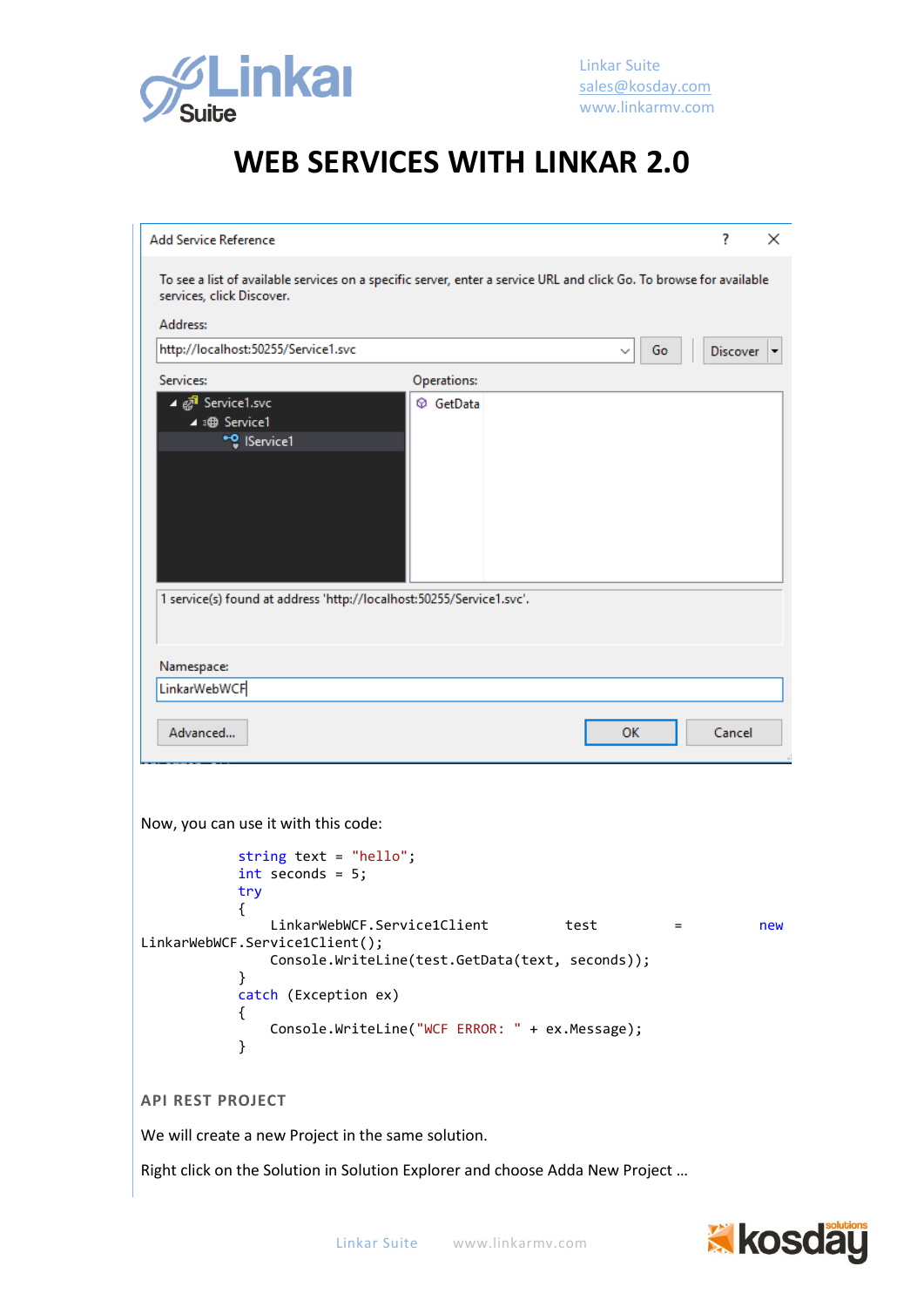

| <b>Add New Project</b>                                                                                                                                                                                                                                                                                                                                                                                                                   |                                                    |         |                    |                                          |  |           |                 |                                                                                                                                                                      | ?      | $\times$       |
|------------------------------------------------------------------------------------------------------------------------------------------------------------------------------------------------------------------------------------------------------------------------------------------------------------------------------------------------------------------------------------------------------------------------------------------|----------------------------------------------------|---------|--------------------|------------------------------------------|--|-----------|-----------------|----------------------------------------------------------------------------------------------------------------------------------------------------------------------|--------|----------------|
| $\triangleright$ Recent                                                                                                                                                                                                                                                                                                                                                                                                                  |                                                    |         | .NET Framework 4.6 | Sort by: Default                         |  | 日眼国       | Search (Ctrl+E) |                                                                                                                                                                      |        | م              |
| 4 Installed                                                                                                                                                                                                                                                                                                                                                                                                                              |                                                    |         |                    | <b>ASP.NET Core Web Application</b>      |  | Visual C# | Type: Visual C# |                                                                                                                                                                      |        |                |
| $\blacktriangle$ Visual C#<br><b>Windows Universal</b><br>Windows Classic Desktop<br>$\blacktriangle$ Web<br><b>Web Site</b><br>D Office/SharePoint<br>.NET Core<br>.NET Standard<br>Android<br>Cloud<br>Cross-Platform<br>Extensibility<br>$\triangleright$ iOS<br><b>Test</b><br>$D$ tvOS<br><b>WCF</b><br>Workflow<br>▷ Visual Basic<br>$\triangleright$ Visual C++<br>D Visual F#<br><b>SOL Server</b><br>$D$ Telerik<br>Power Ouerv |                                                    | Æ<br>⊕⊥ |                    | ASP.NET Web Application (.NET Framework) |  | Visual C# |                 | Project templates for creating ASP.NET<br>applications. You can create ASP.NET Web<br>Forms, MVC, or Web API applications and<br>add many other features in ASP.NET. |        | Pr<br>ca<br>ap |
| Not finding what you are looking for?                                                                                                                                                                                                                                                                                                                                                                                                    |                                                    |         |                    |                                          |  |           |                 |                                                                                                                                                                      |        |                |
| Open Visual Studio Installer                                                                                                                                                                                                                                                                                                                                                                                                             |                                                    |         |                    |                                          |  |           |                 |                                                                                                                                                                      |        |                |
| Name:<br>Location:                                                                                                                                                                                                                                                                                                                                                                                                                       | LinkarWebAPIRest<br>D:\Workspace\LinkarWebServices |         |                    |                                          |  |           | Browse          |                                                                                                                                                                      |        |                |
|                                                                                                                                                                                                                                                                                                                                                                                                                                          |                                                    |         |                    |                                          |  |           |                 |                                                                                                                                                                      |        |                |
|                                                                                                                                                                                                                                                                                                                                                                                                                                          |                                                    |         |                    |                                          |  |           |                 | <b>OK</b>                                                                                                                                                            | Cancel |                |

Now choose the Web API option.

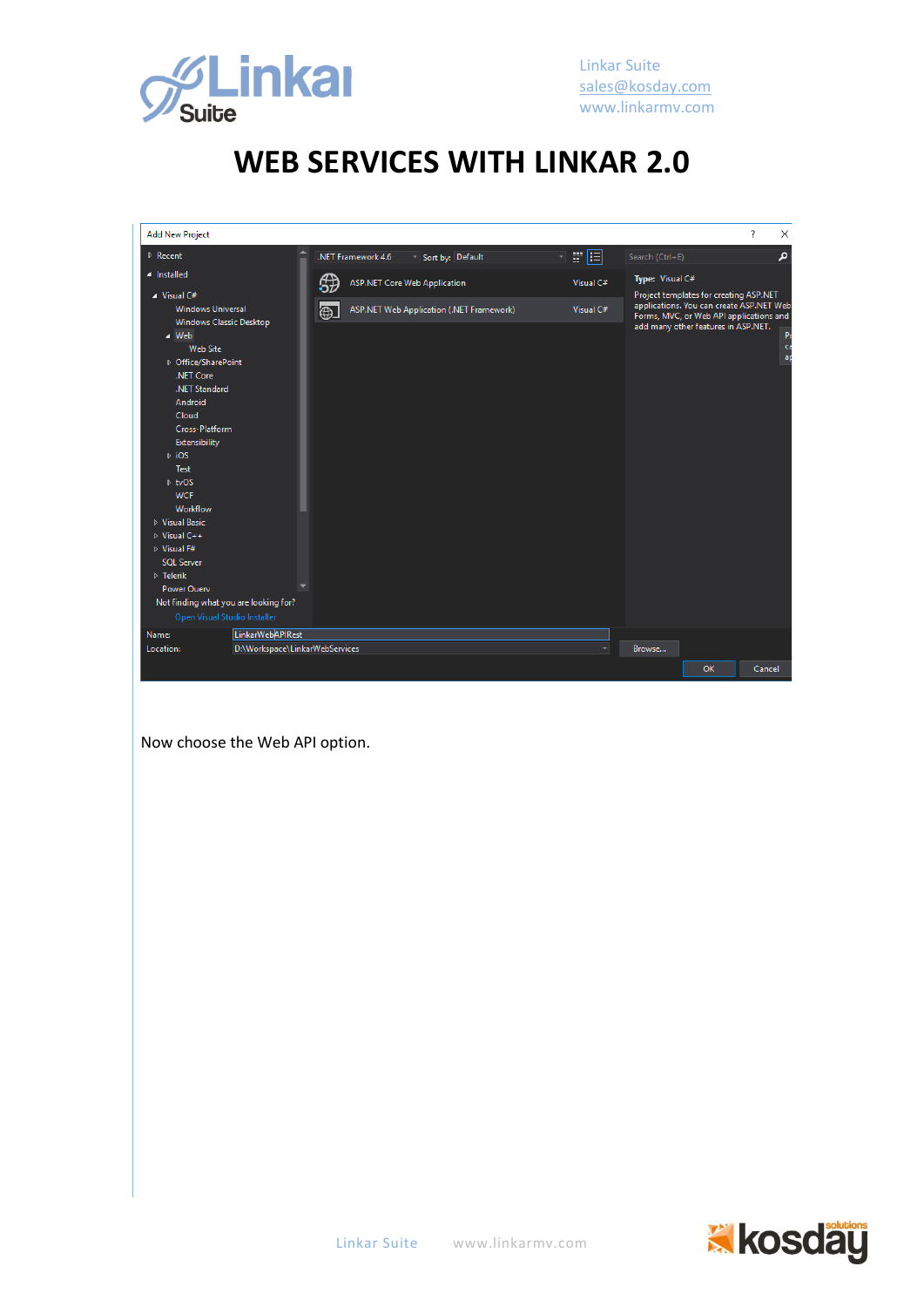

| New ASP.NET Web Application - LinkarWebAPIRest                             |                | ?<br>$\times$ |                                   |  |                                                                                                                                                                                          |
|----------------------------------------------------------------------------|----------------|---------------|-----------------------------------|--|------------------------------------------------------------------------------------------------------------------------------------------------------------------------------------------|
| <b>ASP.NET 4.6 Templates</b><br><b>Web Forms</b><br>Empty<br>Azure API App | <b>MVC</b>     | Web API       | <b>Single Page</b><br>Application |  | A project template for creating RESTful HTTP services<br>that can reach a broad range of clients including<br>browsers and mobile devices.<br>Learn more<br><b>Change Authentication</b> |
| Add folders and core references for:                                       |                |               |                                   |  | Authentication: No Authentication                                                                                                                                                        |
|                                                                            |                |               |                                   |  |                                                                                                                                                                                          |
| Web Forms<br>$\vee$ MVC                                                    | $\vee$ Web API |               |                                   |  |                                                                                                                                                                                          |
| <b>Enable Docker support (Requires Docker for Windows)</b>                 |                |               |                                   |  |                                                                                                                                                                                          |
| Add unit tests                                                             |                |               |                                   |  |                                                                                                                                                                                          |
| Test project name: LinkarWebAPIRest.Tests                                  |                |               |                                   |  |                                                                                                                                                                                          |
|                                                                            |                |               |                                   |  |                                                                                                                                                                                          |
|                                                                            |                |               |                                   |  | OK<br>Cancel                                                                                                                                                                             |

We must add a Reference to the **LinkarWebCommon** project created earlier in order to use the *SubDemoLinkar* function defined there.

| Reference Manager - LinkarWebWCF |                 |                                                                       |                 |                 | $\overline{\cdot}$ | $\times$ |
|----------------------------------|-----------------|-----------------------------------------------------------------------|-----------------|-----------------|--------------------|----------|
| $\triangleright$ Assemblies      |                 |                                                                       | Search (Ctrl+E) |                 |                    | م        |
| ▲ Projects                       | Name            | Path                                                                  | Name:           |                 |                    |          |
| Solution                         | LinkarWebCommon | D:\Workspace\LinkarWebServices\LinkarWebCommon\LinkarWebCommon.csproj |                 | LinkarWebCommon |                    |          |
| $\triangleright$ COM             |                 |                                                                       |                 |                 |                    |          |
| $\triangleright$ Browse          |                 |                                                                       |                 |                 |                    |          |
|                                  |                 |                                                                       |                 |                 |                    |          |
|                                  |                 |                                                                       |                 |                 |                    |          |
|                                  |                 |                                                                       |                 |                 |                    |          |
|                                  |                 |                                                                       |                 |                 |                    |          |
|                                  |                 |                                                                       |                 |                 |                    |          |
|                                  |                 |                                                                       |                 |                 |                    |          |
|                                  |                 |                                                                       |                 |                 |                    |          |
|                                  |                 |                                                                       |                 |                 |                    |          |
|                                  |                 |                                                                       |                 |                 |                    |          |
|                                  |                 |                                                                       |                 |                 |                    |          |
|                                  |                 |                                                                       |                 |                 |                    |          |
|                                  |                 |                                                                       |                 |                 |                    |          |
|                                  |                 | Browse                                                                |                 | OK              | Cancel             |          |

This new Project will create some files by default. We must pay attention to only one of them for a basic implementation: *ValuesController.cs* in the *Controllers* folder.

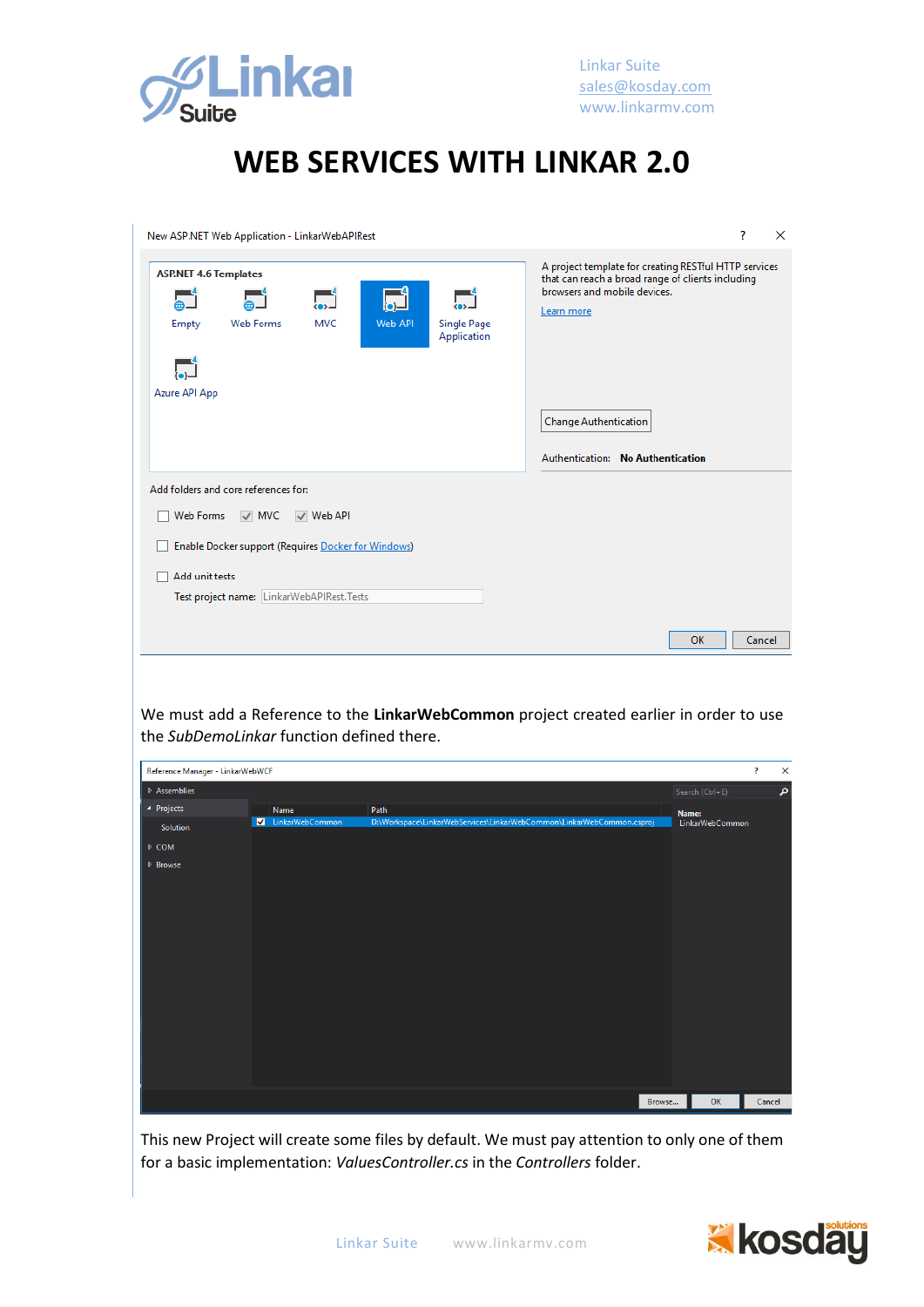

We must replace its code with ours:

```
using LinkarWebCommon;
using System.Web.Http;
namespace LinkarWebAPIRest.Controllers
{
     public class ValuesController : ApiController
     {
         // GET api/values?text=hello&seconds=5
         public string Get(string text, int seconds)
         {
             //Call common project
             return Functions.SubDemoLinkar(text, seconds);
         }
     }
}
```
With this code we expose one GET method in the API inside the *Values* controller, which calls the *SubDemoLinkar* function defined earlier in the *LinkaWebCommon* project, which also calls the SUB.DEMOLINKAR BASIC subroutine in your MV account.

#### *PUBLISH THE API REST SERVICE*

We need to publish the API REST Project. The Visual Studio Assistant can be used. Open Solution Explorer, right click on *LinkarWebAPIRest* and select *Publish*.

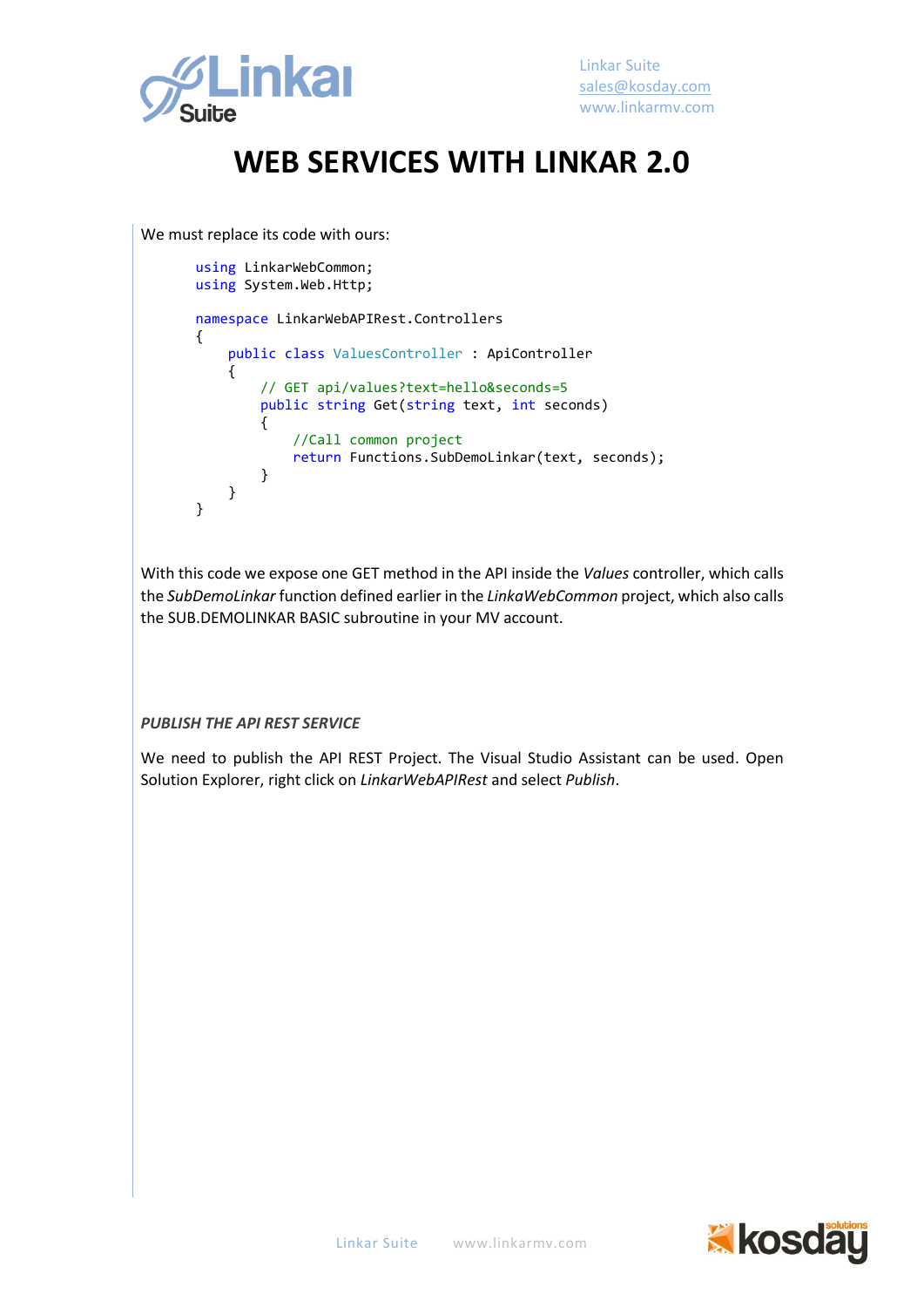

| Overview<br><b>Connected Services</b><br><b>Publish</b> | Publish<br>Publish your app to Azure or another host. Learn more<br>Microsoft Azure<br>IIS, FTP, etc<br><b>App Service</b> | Folder |
|---------------------------------------------------------|----------------------------------------------------------------------------------------------------------------------------|--------|
|                                                         | Choose a folder<br>bin\Release\PublishOutput<br>◉<br>Publish                                                               | Browse |
|                                                         | <b>Continuous Delivery</b><br>Automatically publish your application to Azure with continuous delivery<br>Start            |        |

#### *USING THE API REST SERVICE*

There are many ways to call this webservice type, for instance in a Console app. You must change the URL with your own (obtained in the previous step)

|                    | string text = "hello";                                       |        |   |     |
|--------------------|--------------------------------------------------------------|--------|---|-----|
|                    | $int$ seconds = 5;                                           |        |   |     |
|                    |                                                              |        |   |     |
| try                |                                                              |        |   |     |
|                    |                                                              |        |   |     |
|                    | using (var client = new $Ht$ pclient())                      |        |   |     |
|                    |                                                              |        |   |     |
|                    | client.BaseAddress = $new$ Uri("http://localhost:50313/");   |        |   |     |
|                    | HttpResponseMessage res = client.GetAsync("api/values?text=" |        |   |     |
|                    | + text + "&seconds=" + seconds).Result;                      |        |   |     |
|                    |                                                              |        |   |     |
|                    | if (res.IsSuccessStatusCode)                                 |        |   |     |
|                    |                                                              |        |   |     |
|                    | Console.WriteLine(res.Content.ReadAsStringAsync().Result);   |        |   |     |
|                    | else                                                         |        |   |     |
|                    | Console.WriteLine("REST API                                  | ERROR: | п | $+$ |
| res.ReasonPhrase); |                                                              |        |   |     |
|                    |                                                              |        |   |     |
|                    |                                                              |        |   |     |
|                    |                                                              |        |   |     |

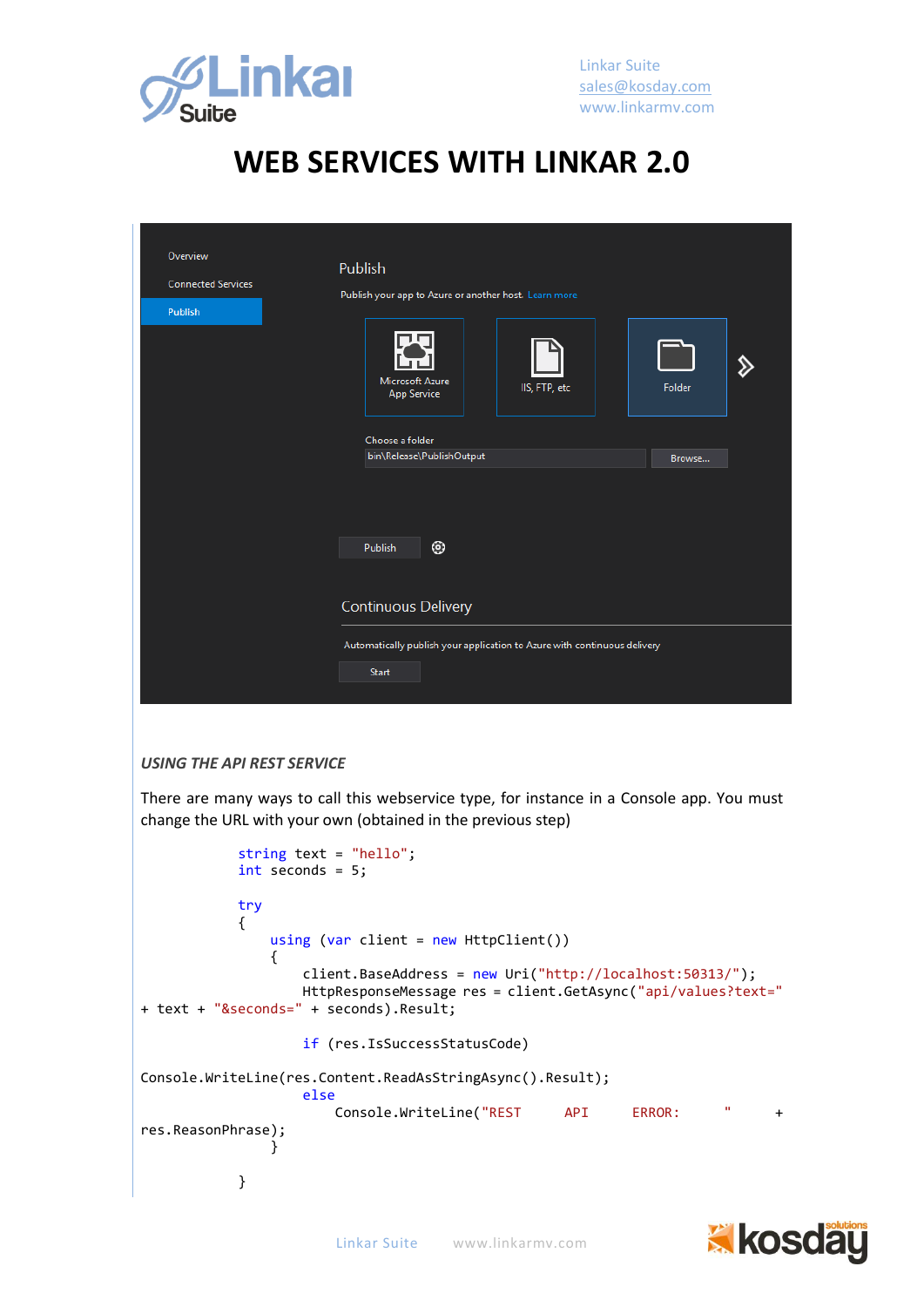

}

Linkar Suite [sales@kosday.com](mailto:sales@kosday.com) www.linkarmv.com

## **WEB SERVICES WITH LINKAR 2.0**

catch (Exception ex)

 { Console.WriteLine("REST API ERROR: " + ex.Message);